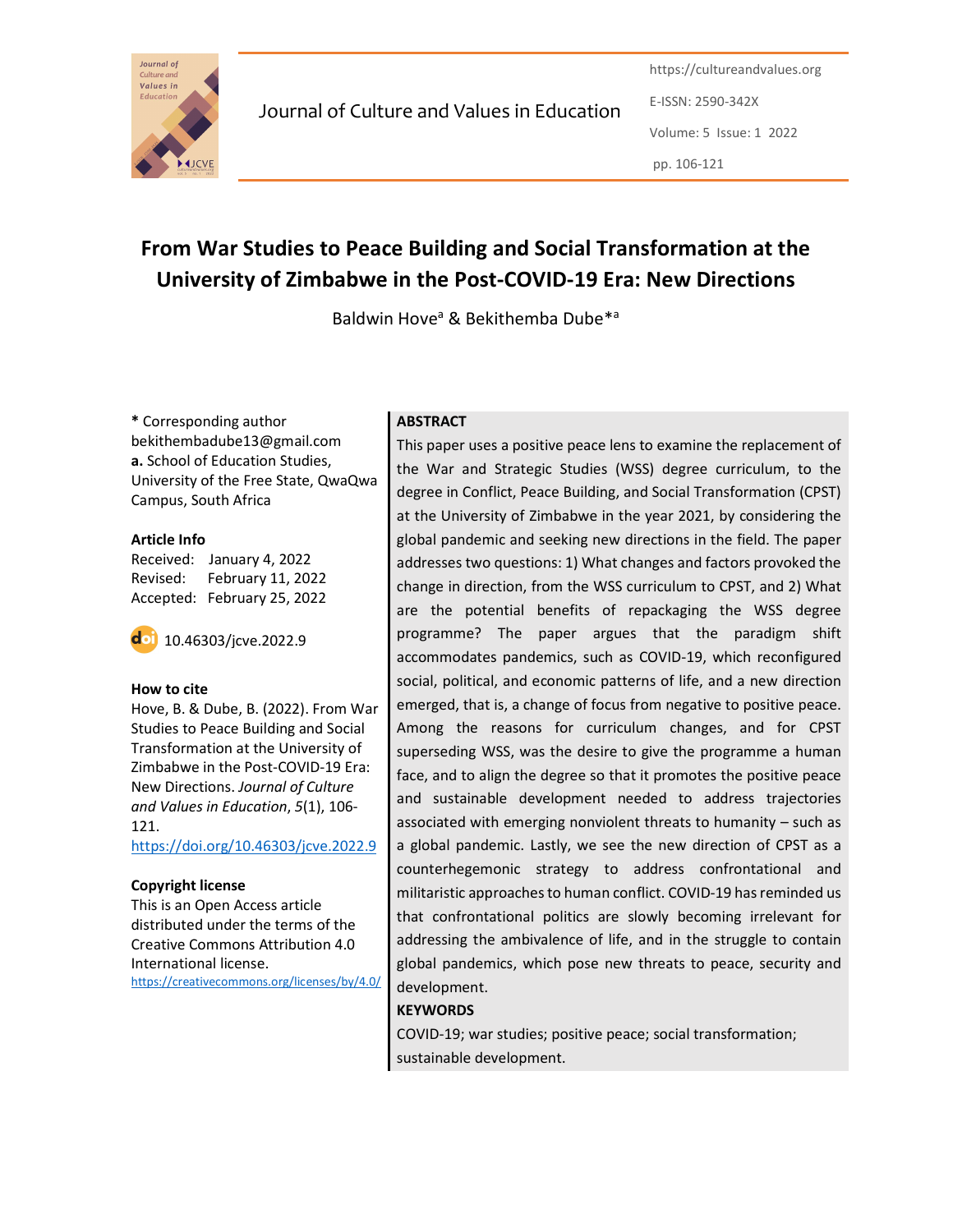### **INTRODUCTION**

Peace education has been a topical subject in higher education curricula the Second World War; the first course in peace studies had been introduced at Manchester College in 1948 (Drago, 2013). The History Department at the University of Zimbabwe offered War and Strategic Studies (WSS) at undergraduate and postgraduate levels. The curriculum content of the degree programme at undergraduate level mainly involved the military history of Zimbabwe, and the world in general. Its courses dealt with the military history of topics such as the world wars, third-world conflicts, international security, guerrilla warfare, arms control, war and society, and military technology (University of Zimbabwe, 2019). Considering Zimbabwe's experience of an armed liberation war fought from1966 to 1979, one may argue that it was prudent and understandable for the University of Zimbabwe to help the nation celebrate its war history by offering this curriculum, which emphasised confrontation as the only suitable approach to replacing the former white minority government in Zimbabwe. Mavhunga et al. (2012) explain that this was also the situation in Zimbabwean secondary schools, of which the history curriculum was designed to celebrate Black African war heroes.

The WSS degree programme had been designed to develop staff in the uniformed forces who had not had the opportunity to attend university because of their participation in the liberation war. However, due to changes in the world order, influenced largely by nonviolent threats to peace like the COVID-19 pandemic, there was a need to rethink the curriculum to suit the emerging needs of a continuously evolving society. This helps to address relations with other countries and various social pathologies, such as world hunger and pandemics like COVID-19, which had become a social and medical disaster (Moisio, 2020). Rebranding the name and content of the degree programme was unavoidable. The change from WSS to Conflict, Peace Building, and Social Transformation (CPST) reflects Judith Butler's (2009) motif of the differential grievability of life, and an attempt to reimagine a pedagogy of compassion that foregrounds the nurturance of people who are afflicted and marginalised in the face of the COVID-19 pandemic. Consequently, by the year 2021, the WSS Bachelor of Arts Honours degree had been split, and repackaged into three Bachelor of Arts Honours degree programmes, namely, i) History of War and Security, ii) Risk Reduction and Disaster Management, and iii) Conflict, Peacebuilding and Societal Transformation (University of Zimbabwe, 2021). The courses and modules of these new programmes were revamped, and are now fashionable and compatible with the 21st century's need for peace education. According to Hove & Ndawana (2019), peace education is an important vehicle for social transformation and development. The changes are important in the midst of the COVID-19 pandemic, because they are geared to promoting social unity, cooperation and harmony, thus, helping in the fight against the crisis. Unlike many studies (Marongwe & Garidzirai, 2021; Olawale et al., 2021; Skhephe & Mantlana, 2021) which saw COVID-19 as a disaster, this article views it as partly an opportunity to reinvent a new curriculum at University of Zimbabwe that rethink its approach to global politics. It can, therefore, be argued that such a curriculum change could motivate society to work for peace through unity,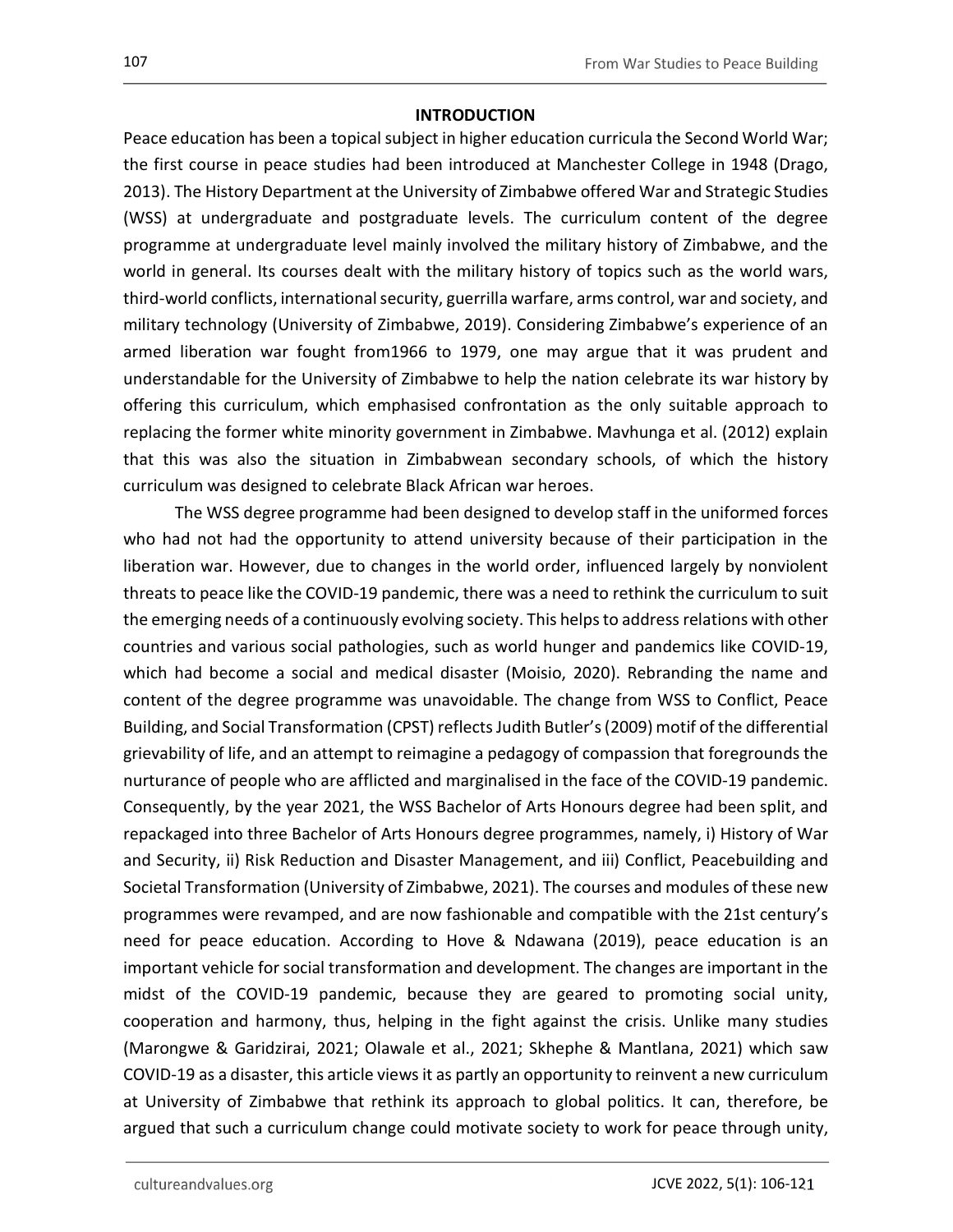love, empathy, and cooperation, which are important weapons in the fight against nonviolent threats to humanity, such as that posed by COVID-19.

## THEORETICAL FRAMEWORK

This study is rooted in the context of positive peace, a theory developed by Norwegian sociologist Johan Galtung in the late 1960s. Galtung's goal was to promote sustainable peace through peace keeping, peace-making and peace building. The notion of positive peace originates from Plato's idealism and Emmanuel Kant's view that perpetual peace can be achieved if there is cooperation amongst all. These ideals are referenced in the introduction of the CPST curriculum, which promotes social cohesion and offers strategies for fighting emerging nonviolent threats to peace and development. Galtung (1976, as cited in Grewal, 2003) argues that positive peace can be categorised into two types: i) Direct positive peace, which involves training people in peace education as a way of building a peace infrastructure, and ii) Structural positive peace, which has to do with transforming the inner structures of society, so that they work to achieve peace and justice. Such structural institutions promote cooperation, restore relationships and promote voluntary participation of the citizenry in the pursuit of sustainability (Sandy & Perkins, 2000). Therefore, the common denominator is that positive peace advocates for a proactive restructuring of an infrastructure, to achieve peace. It is important to note that positive peace theory has broadened the definition of peace. Grewal (2003) says that peace is no longer defined as only the absence of direct violence (negative peace), but as the absence of structural violence (positive peace). Therefore, by using a positive peace lens, a health pandemic, like HIV and AIDS or COVID-19, can be categorised as structural violence that threatens peace.

Unlike negative peace, which is temporary and comes as a result of the end of something undesirable, positive peace is the creation of peace through positive actions and interactions that aim to create a more inclusive and supportive system (Selamaj, 2020). This implies that education is a pillar of positive peace infrastructure, because it is through education that humanity is socialised to work together to avoid and resolve crises. Selamaj (2020) explains that positive peace can be intrinsic, as an individual learns to do good for the benefit of everybody. Groten and Jansen (1981) argue that positive peace has to do mainly with governments honouring the social contract by meeting people's basic needs, or providing the minimum for subsistence in return for the citizenry's loyalty and cooperation. Positive peace, therefore, calls for the creation of positive and conducive conditions that can help to avoid or resolve the underlying roots of the potential for conflict. It can be argued, therefore, that the provision of social amenities – such as good health facilities, housing and education – are pillars of positive peace. Therefore, having the CPST curriculum geared to positive peace makes it a relevant curriculum that addresses social ills.

In simple terms, positive peace theory emphasises the creation of strong institutions that promote cooperation, thus, avoiding structural violence, which is mainly a result of people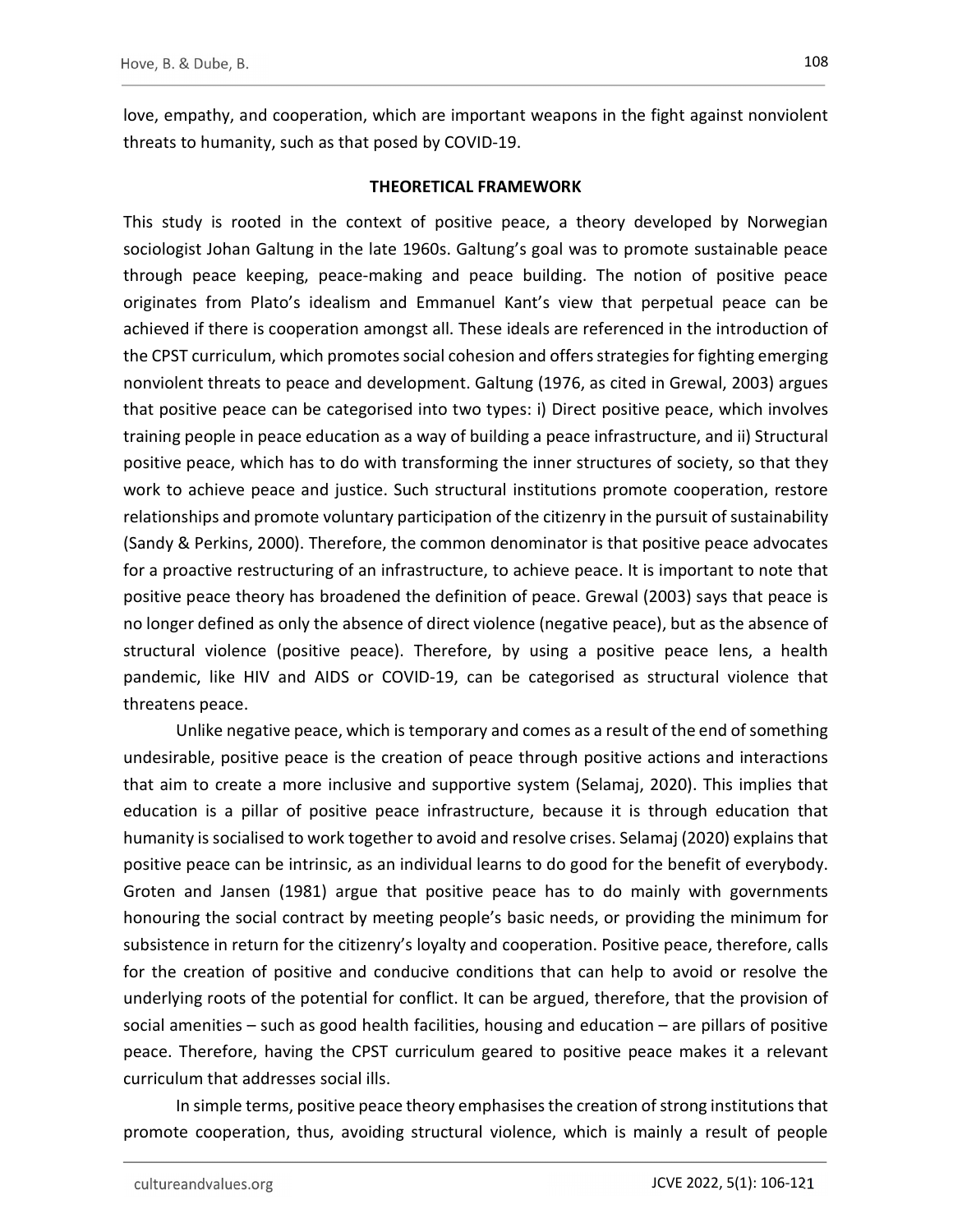grieving a lack of opportunities and the absence of good governance (Galtung, 1981; Groten & Jansen, 1981). Structural violence is defined by Naidu (1986) as legalised human suffering in the absence of direct and overt use of violence. This means that structural violence is connected mainly to the collapse of the social contract, which may result in problems such as poor service delivery and lack of good governance, thus, forcing people to counter the status quo.

According to Sandy and Perkins (2000), positive peace entails decentralisation of power and authority. Doing so helps reduce feelings of anonymity and powerlessness, particularly amongst members of the minority and subaltern. Positive peace facilitates the development of relationships that can restore and preserve community values and spiritual needs, leading to self-actualisation (Naidu, 1986). Structural positive peace, therefore, calls for the injection of an aesthetic through the creation of strong, reliable institutions that promote good living and sustainability. The creation of such institutions requires a peace-educated human resource base that understands the social and geopolitical environment of the day. These goals explain the importance of a positive peace curriculum. Vorobej (2008) says that such a stable environment promotes intellectual and moral development and provides people with the chance to seek happiness. It can also be argued that such an environment makes it easier to deal with pandemics, like COVID-19, which are more threatening than guns and ammunition. Reardon (2000) adds that positive peace is a sense of enjoyment of human rights by all. These benefits show that a curriculum rooted in positive peace is the way to go, because it touches the base of the social fabric by emphasising the creation of a stable society with functional amenities. This notion concurs with the way Galtung (1986) defines peace as a positive condition. Positive peace indicators include functional amenities, recognition of human rights, universal access, participation, development, and reduction of poverty. The positive peace theory helps to explain the rationale for the transition from a militaristic WSS curriculum to the broad-based CPST curriculum.

In this study, positive peace is defined as a situation where the political, economic, and social institutions of a society are healthy and are able to provide what is expected of them. It is, therefore, important that the education curriculum in Zimbabwe mainstreams peace studies to promote love, harmony and good governance. Doing so could restore the peace infrastructure that had been destroyed by decades of suffering, toxic politics, and crisis. It is imperative to mainstream peace building in every sector, to promote positive peace, which is a prerequisite for sustainable development, since positive peace provides sustainable solutions that make it easier to solve crises in their various forms. Universities should, therefore, be applauded for imparting knowledge, conducting research, bridging the gap between theory and practice and, above all, helping in the fight against crisis and pandemics such as COVID-19. The concept of positive peace shows that every sector is important in peace building. For example, good governance ensures reliable social amnesties and promotes unity and cooperation, which helps in the fight against pandemics like HIV and AIDS and COVID-19, among others. Therefore,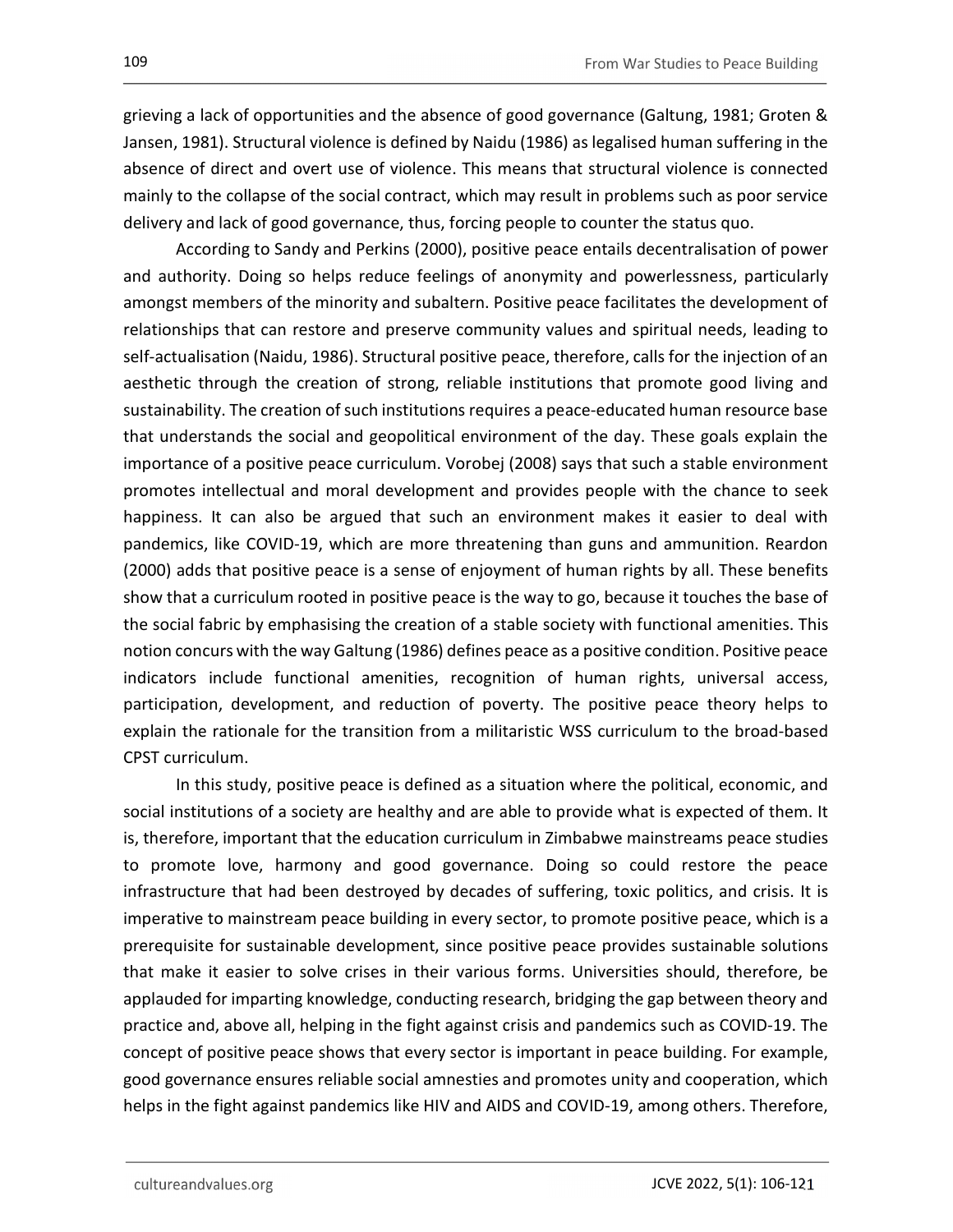it was important for the University of Zimbabwe to embrace positive peace by shifting from the WSS to the CPST curriculum.

### LITERATURE REVIEW

It is evident that the subject of peace studies continues to attract scholarly attention in the contemporary world. Much has been written on the origins, development and importance of peace education. Leading intellectuals, such as Johan Galtung, Kenneth Boulding and Anatol, have written extensively on peace education. Beleuta (2017) writes about peace education in India and other parts of the world, and Delgado (2008) describes peace education at Colombian universities. Dick and Thondhlana (2013), Harris and Hove (2019), Hove and Ndawana (2019), and Makuvaza (2013), are among the scholars who have written on peace education in Zimbabwe. The value of their contributions and the gaps in their publications will be enunciated as the paper unwinds.

In a 2013 publication, Galtung and Udayakumar concur with Dress (2005), Delgado (2008), and Galtung (1986), that peace education is a life process and an important ingredient of sustainable development. Galtung and Udayakumar (2013) argue that the process does not end with teaching about peace, but continues to bridge the gap between theory and practice, that is, becoming what we teach. This argument goes hand in glove with the positive peace theory, which emphasises that both direct positive peace and structural positive peace are lifelong processes that call for the proactive participation of individuals in order to strengthen the infrastructure of positive peace. Therefore, according to Galtung and Udayakumar (2013), peace education is a pillar for moulding the peace infrastructure, because, through peace education, individuals are socialised to be good citizens who are proactive in peace building. Such literature is treasured in this publication, because it helps to justify the inclusion of peace education in the university curriculum. However, this paper was written in the COVID-19 era, therefore, it emphasises the relevance of peace education in the fight against deadly pandemics.

The importance of peace education in today's society is reflected in a growing consensus amongst scholars that peace studies should be mainstreamed in the same way gender education is studied as a cross-cutting discipline. Dress (2005) argues that a nation needs a comprehensive peace infrastructure that can take a holistic approach to peace building. Generally, experts agree that there is need to mainstream peace building in every sector. Beleuta (2017) explains that, in India, Afghanistan, Sierra Leone and other countries, there is increasing scholarly advocacy to mainstream peace building in school curricula. Delgado (2008) adds that, even though the role of universities is not yet prominent in Colombia, they have assumed a more active and visible role in peace building and reconciliation processes, through activities oriented to reconstructing the social foundations of communities. Therefore, even though the scholars referenced above have not written specifically on the importance of rebranding the WWS degree programme at the University of Zimbabwe, their work supports the idea that peace studies is the cross-cutting issue in contemporary studies all over the world today.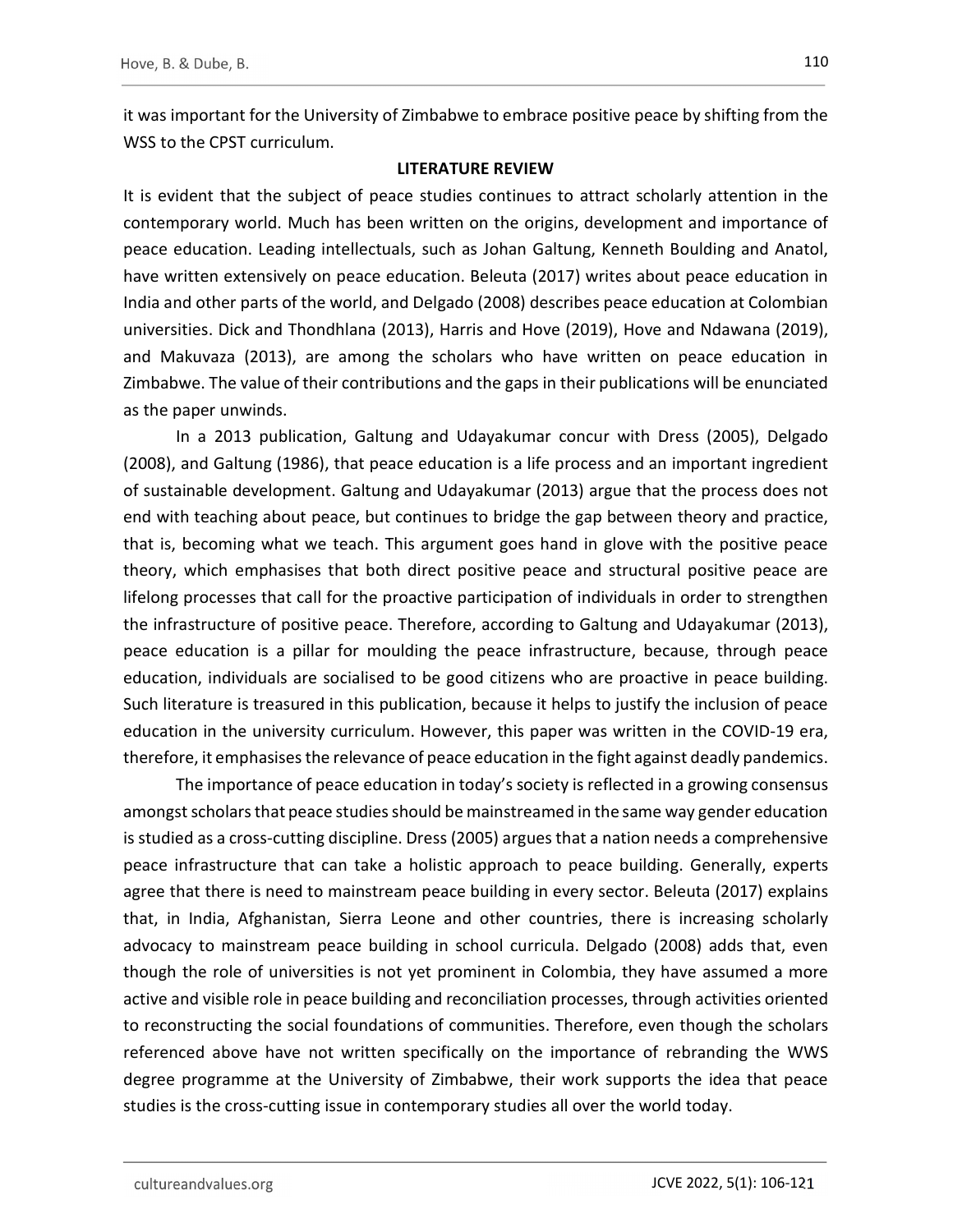Hove (2019), in an article entitled, The Necessity of Peace Education in Zimbabwe, clearly explains the benefits of mainstreaming peace education in Zimbabwe. Hove (2019) credits Zimbabwean tertiary institutions for teaching peace studies, but, like Dick and Thondhlana (2013), Hove (2019) argues that peace studies should be taught from kindergarten to university level. Doing so is essential if Zimbabwe is serious about breaking the continuous cycle of violence, toxicity and intolerance, particularly in political circles, which presented as waves of political violence in the precolonial, colonial and postcolonial periods. Dick and Thondhlana (2013) argue that conflict transformation, conflict management and peace building should be taught at primary school, because long-lasting cultural practice begins in childhood. Hove (2019) agrees with Dick and Thondhlana (2013) and Harris and Hove (2013) that education can be one of the most effective ways of solving problems caused by violence in sub-Saharan Africa. The ideas of Mediel Hove, one of the longest serving members of the Department of Peace Studies at the University of Zimbabwe, are visible in the CPST curriculum that replaced the WSS degree.

Hove (2019) and Pigozzi (1999) are among the scholars who agree that education is an important part of peace building. This notion has amplified calls for mainstreaming peace education in Zimbabwe. Makuvaza (2013), in his presentation to the Philosophical Society of Zimbabwe to advocate for the transition from negative to positive peace, acknowledges the progress made by the organ for National Healing, Reconciliation and Integration, but laments that its efforts yield negative peace. Instead, he argues that there is a need to create positive peace through peace education anchored on hunhu and Chivanhu (Shona words for humanism and humanity). This idea is echoed by Hove and Ndawana (2019), who argue that education is a dependable vehicle for the promotion of peace and development, because the curriculum can satisfactorily address Zimbabwe's technical needs.

It can, therefore, be argued that peace education can be an important social weapon in the fight against the COVID-19 pandemic. Hove and Ndawana (2019) and Makuvaza (2013) lament that peace education is not being effectively enforced in the Zimbabwean education system. Makuvaza (2013) takes a step further, by advocating that peace education should be a constitutional issue that should be included in the national constitution (which was being written at that time). Such an argument shows that peace education has been topical for a while, and that it was imperative for the University of Zimbabwe to realign its curriculum to address these societal demands.

This study uses Makuvaza's paper to explain the nexus between peace studies and societal needs. With Makuvaza's (2013) ideas in mind, it can be argued that the war studies degree curriculum was centred on negative peace, because it was based on building peace with reference to the country's military history. However, unlike Makuvaza (2013), who looked at peace education in general, this paper is unique and contributes to the field of peace education in several ways. One of its contributions is to the new direction of the field. It focuses specifically on the benefits of the change to the CPST curriculum at the University of Zimbabwe, by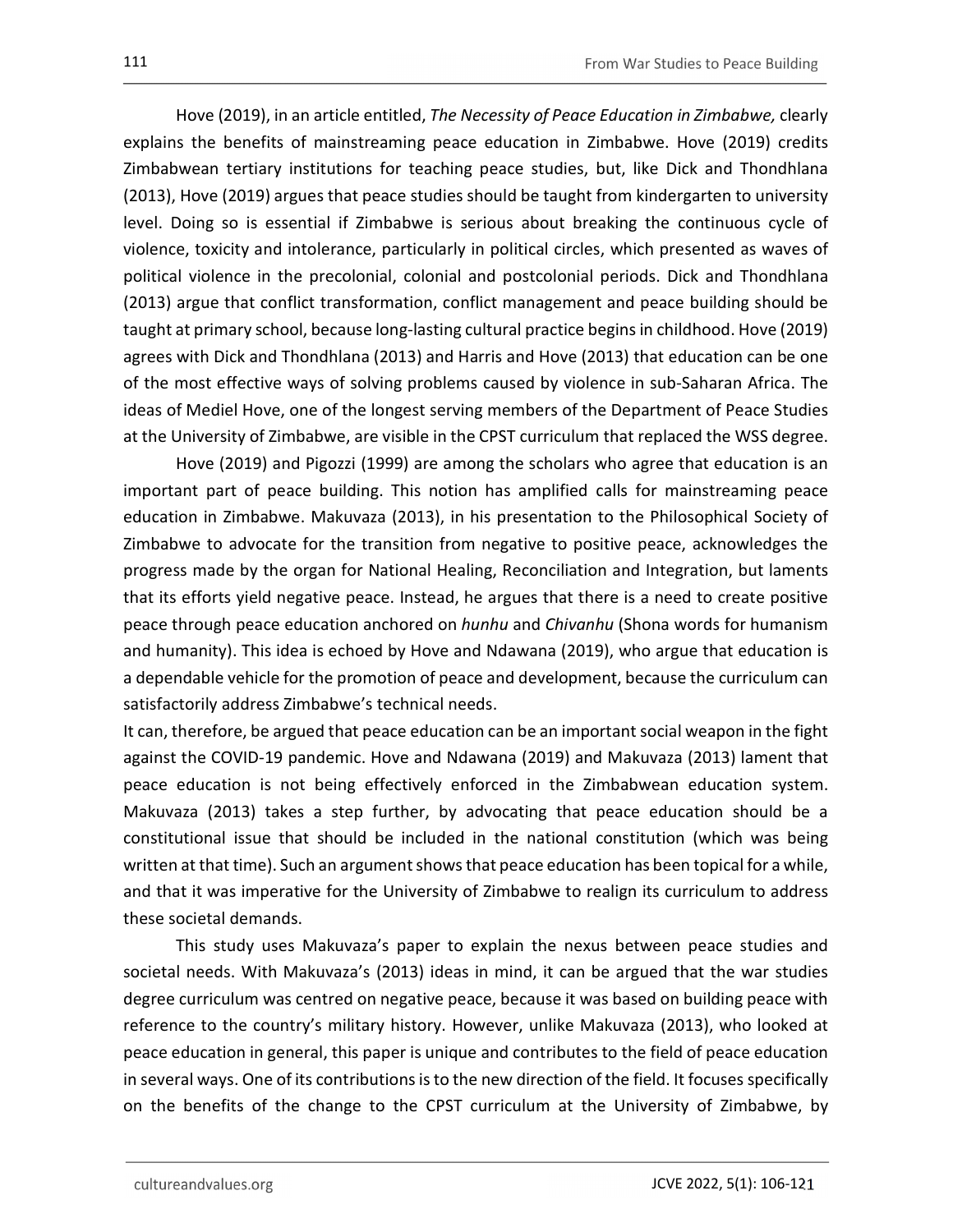explaining how the curriculum is geared to achieving positive peace and how it is relevant in a world traumatised by COVID-19.

## What are the Changes in the CPST Curriculum?

This section responds to Question 1, namely, what changes and factors provoked the change of direction from the WSS to CPST curriculum? Understanding the factors that contributed to the repackaging of the WSS degree curriculum at the university of Zimbabwe calls for an analysis of a bigger picture – of the social, political and economic environment the university operates in. Universities serve a society with a certain set of expectations; therefore, they are expected to react to, solve and satisfy those societal challenges. Such challenges, such as pandemics, environmental disasters and political conflicts, play a pivotal role in moulding the curriculum. It cannot be denied that the WSS curriculum was old-fashioned, confrontational and no longer compatible with the new world order characterised by nonviolent threats to peace and development. Worse still, with the arrival of the unexpected global COVID-19 pandemic, which threatened the very existence of humanity, curriculum change was unavoidable. An analysis of the changes introduced in the new programmes of the peace, security and society department reveals that the programmes cover both violent and nonviolent threats to peace and development. The newly introduced curriculum seems to address a gap – that of nonviolent threats to peace, such as pandemics, of which COVID-19 is topical at this time. Such aspects were marginalised in the WSS curriculum.

## The Curriculum and Nonviolent Threats to Peace

One of the notable changes in the Bachelor of Arts Honours degree in Conflict, Peacebuilding and Social Transformation degree (HCPST) is the broadening of the curriculum to cater for emerging challenges facing the world. Instead of focusing on violent conflicts – which yield negative peace, as was the case in the WSS degree – the HCPST degree aims to achieve social transformation, so as to curb nonviolent threats to peace, and build positive peace. This makes the curriculum relevant in a world threatened by nonviolent pandemics, such as COVID-19.

The rebranding of the curriculum, therefore, cannot be alienated from the issues of the day. Chaudhary (2015) and Reece and Walker (2000) agree that curriculum design is influenced by a plethora of factors, chief among which social conditions, environmental factors, economic issues, political forces and other topical issues of the day. This means that a curriculum pulls from a wide source base that defines society. The newly introduced CPST curriculum comprises courses such as Introduction to Social Transformation, and Disaster Preparedness and Prevention in Zimbabwe. These courses address emerging societal needs of a new world order characterised by positive peace, as opposed to negative peace.

The CPST curriculum focuses on peace strategies instead of war strategies. In contrast, an analysis of the WSS degree curriculum content shows a focus on studying strategies and tactics of gaining victory through physical violence. Among the core courses of the WSS degree programme were Military History of the First World War, Strategic Doctrine, Mechanisation and Air Power, Military Technology and Guerrilla Warfare, which taught students the art of war. This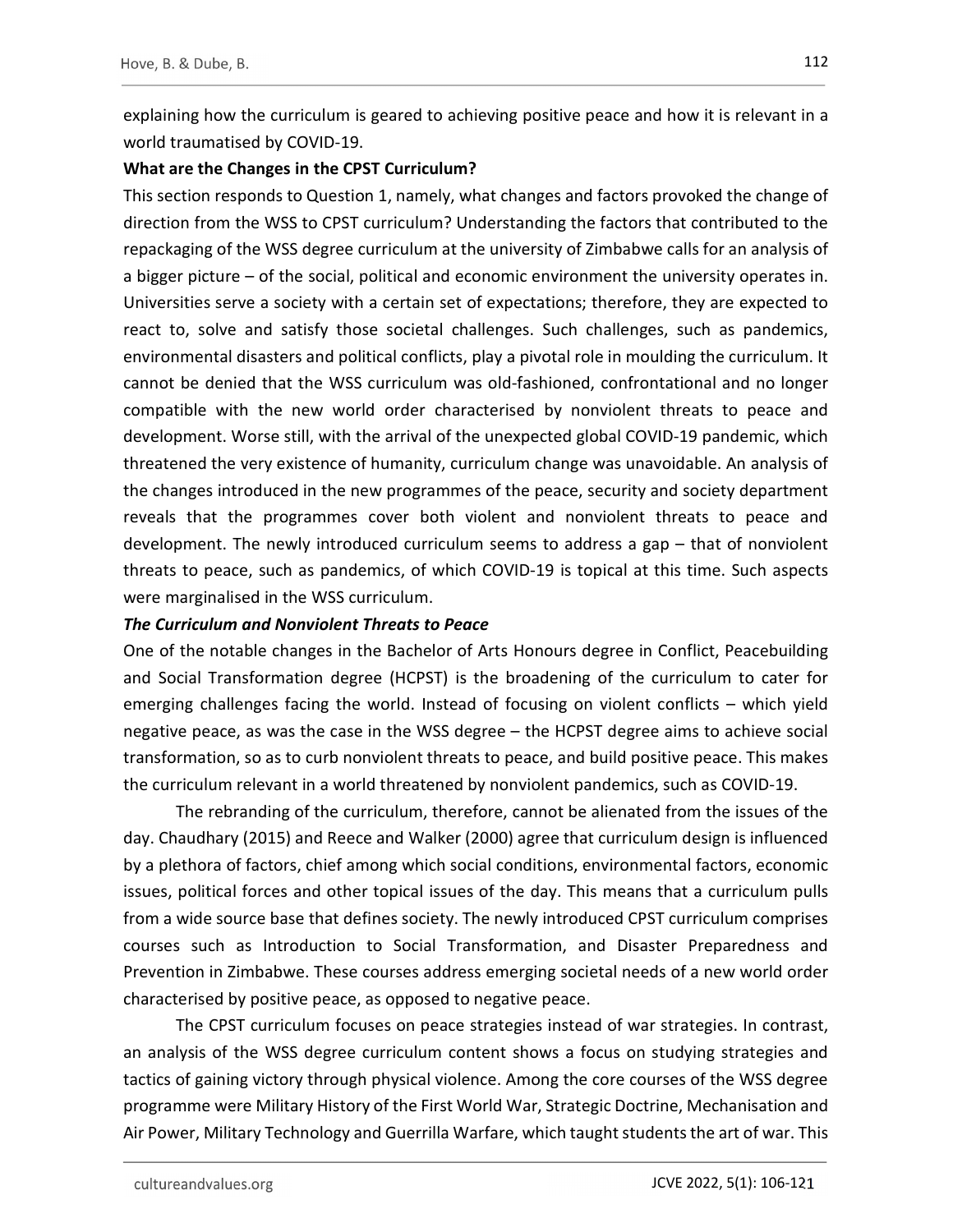degree produced strategists and fighters of physical wars and conflicts. It can be argued that the curriculum took war and conflict as a means to an end, that is, winning conflicts as a means to achieving peace. This was understandable, considering that Zimbabwe was born out of a protracted armed struggle. Such a naïve approach to peace studies, according to Drago (2013), was common at most universities after the Second World War, because the state understood that making peace was a process that could require, as a last resort, waging war. Therefore, military academies were concerned with teaching how to fight the enemy in the most effective way possible. Diplomacy was the preserve of people concerned with international relations (Drago, 2013). It can, therefore, be argued that the WSS curriculum was rooted in the principles of negative peace, because it defined peace narrowly, as the absence of war, and was intended to produce graduates who were experts in war strategy, as opposed to peace strategy. Such a curriculum has little relevance in a world ravaged by COVID-19 – a world where nonviolent pandemics present the new threats to peace, security and development.

The CPST curriculum that was introduced advocates for positive peace and accommodates non-military issues, and includes diseases and cultural conflicts as new factors that shape the contemporary world. The CPST curriculum includes courses that aim to strengthen the social fabric as a means of creating a safe world through unity and cooperation. Such courses include Participatory Approaches to Societal Transformation, Disaster Preparedness and Prevention, Theories and Practice of Nonviolence and Education for Peace.

According to Galtung (1964), positive peace refers to the integration of human society, whilst negative peace refers to the absence of violence or absence of war. Grewal (2003) explains that negative peace is precarious and pessimistic, because it is based on fear and the desire to avoid a possible recurrence of previously experienced violence, regardless of the friction that may exist in a society. On the other hand, positive peace is optimistic and can be defined as the absence of structural violence, that is, the absence of conflict-causing factors in a society (Grewal 2003). Sandy and Perkins (2000, cited by Makuvaza, 2013) dismiss the notion of negative peace, and claim that it is no longer acceptable, because it is too simplistic and misleading. Negative peace gives false comfort, by implying that, as long there is no direct violence, then there is peace and there is no need to concerned about peace issues. Matyók and Schmitz (2014, p. 55) argue that strategies that are based on negative peace are outdated and need to be changed. They assert:

We find ourselves in a period of significant change, and formal and informal institutions and systems of the past that support negative peace alone need modification to meet new demands. Tomorrow's battlefield still needs warriors able to close with and destroy the enemy but also those proficient in conflict prevention, management, and transformation skills.

This assertion makes it clear that positive peace defines the new curriculum of peace studies in the contemporary world. Military academies are advised to embrace conflict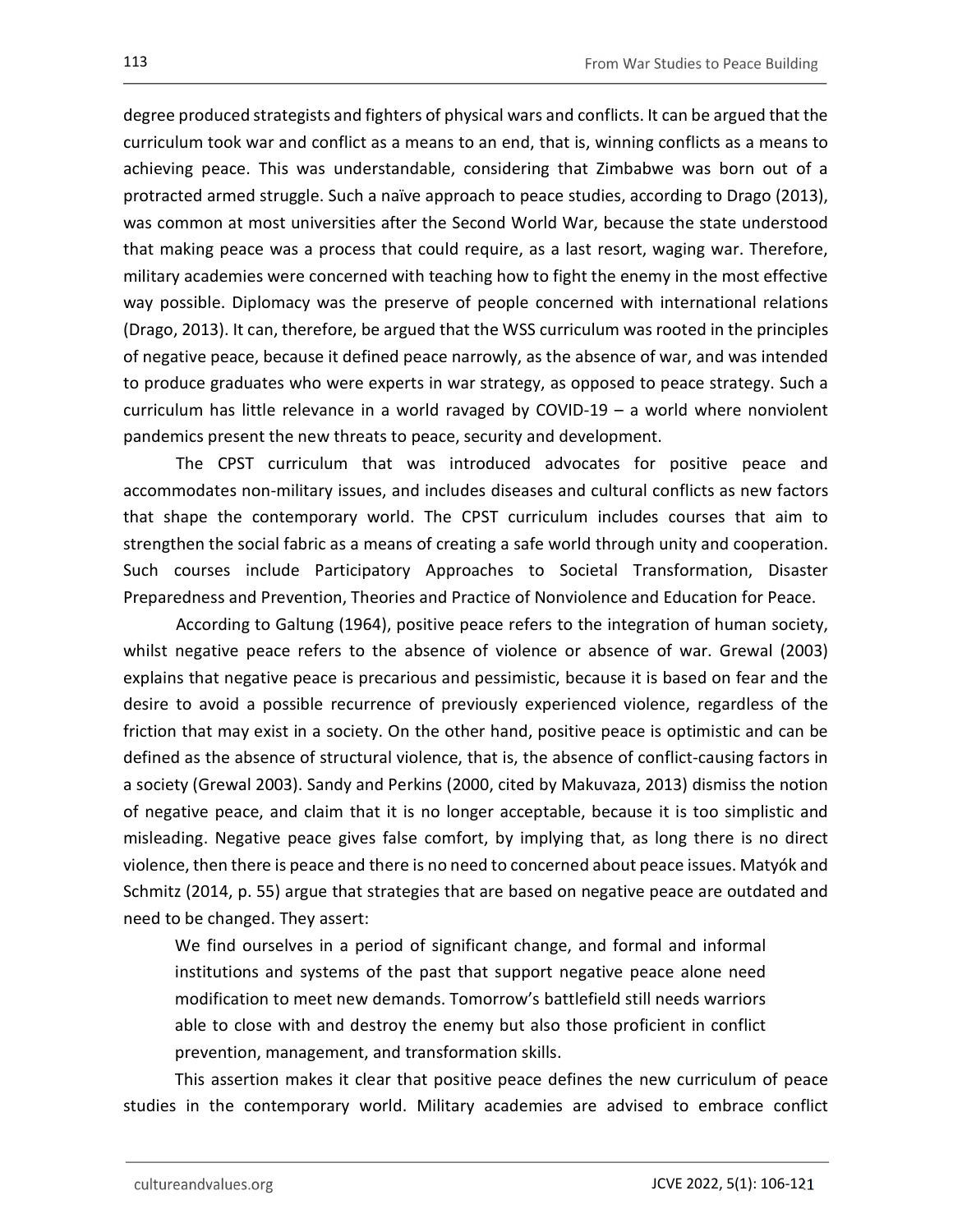prevention and peacebuilding curricula. Therefore, with such views in mind, it can be argued that the rebranding of the war studies degree was long overdue.

One of the major strengths of the newly introduced peace education curriculum at the University of Zimbabwe is that it links with other academic fields, such as law and governance. Peace studies generally is an interdisciplinary academic field that draws from history, sociology, political science, anthropology and other related subjects (Kroc Institute for International Peace Studies, 2021). The fact that the curriculum designers of the University of Zimbabwe managed to accommodate the emerging needs of the new world order without losing the original framework of the discipline deserves credit. As reflected in the 2021 university prospectus, some courses in the Department of Peace, Security and Society are taught in combination with courses in other disciplines. For example, Media, Conflict and Peacebuilding is designed to be co-taught with the Department of Creative Media and Communication, while Participatory Approaches to Societal Transformation is designed to be co-taught with Community and Social Development, and Indigenous Knowledge Systems and Peacebuilding in Africa is crafted to be co-taught with Languages, Literature and Culture. This shows that peace education involves cross-cutting issues that touch on all spheres of life. It is no wonder that Makuvaza (2013) and Hove (2019), among other scholars, advocate for it to be mainstreamed in education at all levels.

## Why the Change to CPST?

### Job Market Issues

Ever-changing human resource demands is one of the socio-economic factors that influence curriculum design all over the world. Yazdi (2013) explains that the labour market has a direct bearing on curriculum design, which means that curriculum designers are influenced by the demands of the job market. Acknowledging this relationship promotes the design of curricula that are relevant and that produce employable graduates. It is not a secret that the  $21^{st}$  century demands workers with hands-on experience. Pragmatists like John Dewey have long emphasised the necessity of learning by doing (Janse, 2019). According to Dewey, learners learn better if they interact with their environment (Shook, 2000). Some universities in Zimbabwe, like the Midlands State University and Solusi University, were, by the turn of the millennium, already offering four-year peace studies courses that required one year of work-related learning. This gave students hands-on experience of the content they were being taught in class, and gave them the chance to experience real-world challenges. However, practical application was missing from the WSS degree at the University of Zimbabwe. Students were taught a threeyear theoretical curriculum that exposed them to stiff competition in the job market from their counterparts of other universities, who had experienced internship as part of the curriculum.

Bing (1989) agrees with Hove (2019) that peace education must include peace action. To Bing (1989), peace action can take the form of on-campus co-curricular experiences, off-campus internships, and foreign study. These activities give meaning to the theoretical content. Internship is important, because it helps to bridge the gap between theory and practice. This is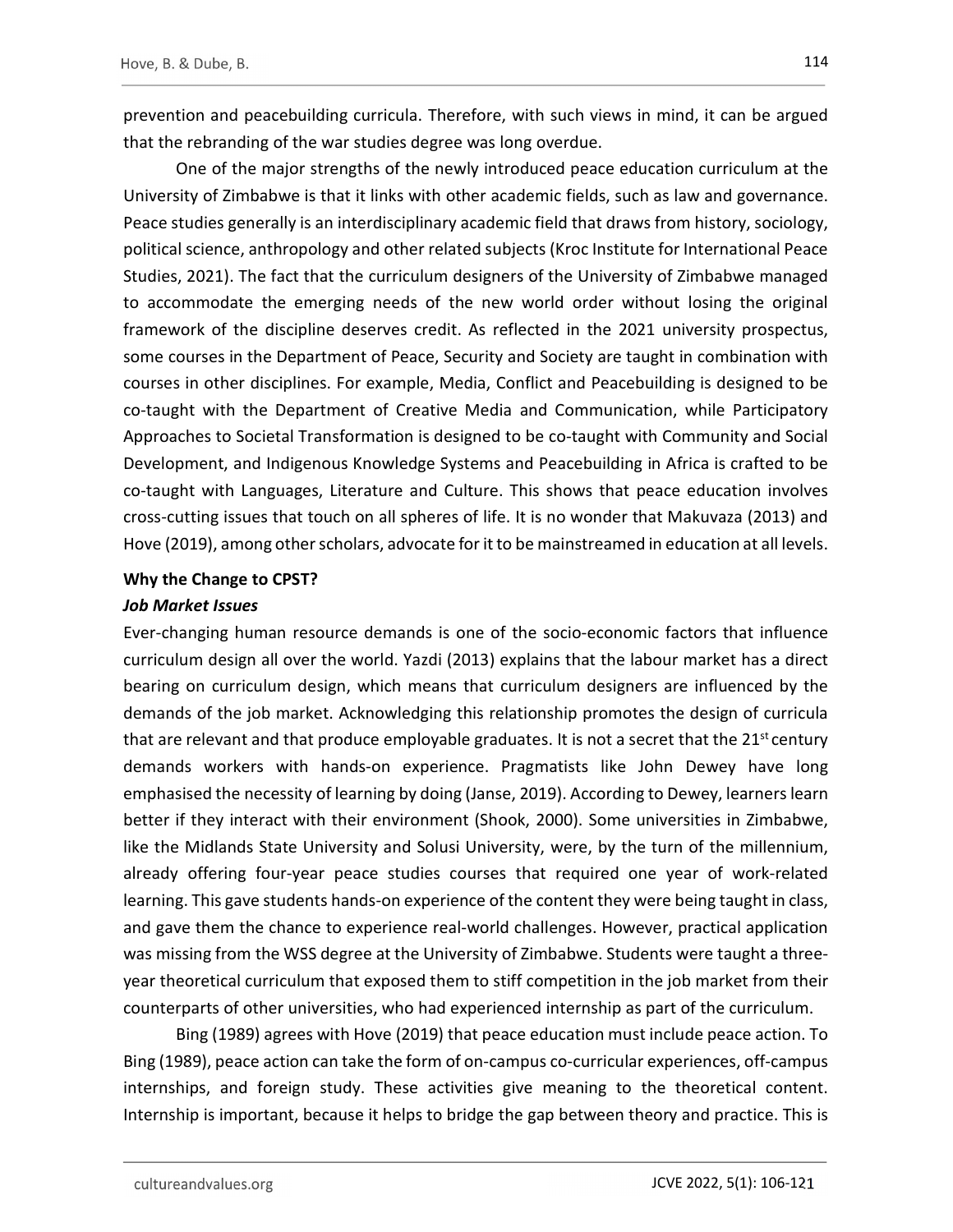echoed by Galtung's (1986) argument that peace education should aim at making graduates practice what they learn. As a response to the need to bridge the educational gap, the revamped peace studies curriculum at the University of Zimbabwe now offers work-related learning to students in their third year. It is clear that these changes were due to external job market forces, and, therefore, shows that the university seeks to fulfil societal educational demands.

## Competition Between Universities

Closely related to the demands of the job market, is competition for enrolment among Zimbabwean universities. In 2015, the University of Zimbabwe introduced two intakes (February and August), though the university director of Information and Public Relations Daniel Chihombori denied that the move was a result of competition from other universities (Mavudzi, 2015). However, it was clear that the university was under pressure to match other state universities. Midlands State University, for example, has four campuses and an enrolment of over 20 000 students countrywide. The competition for enrolment is also revealed by Bishau (2015), who explains that Zimbabwe Open University (ZOU) needed to market its programmes to attract students from all over the country. As the oldest university in the country, having been established in the colonial era, the University of Zimbabwe used to enjoy a monopoly, and attracted the best students from all over the country. However, since the turn of the millennium several new universities have been established, and by 2018 the country had 24 registered universities (Garwe & Thondhlana, 2018). The increase in the number of universities ended the honeymoon for the University of Zimbabwe and, at the same time, state coffers experienced strain, such that funding for universities by the state was greatly reduced and universities had to depend mainly on tuition fees and levies paid by students for survival. This caused a scramble to increase enrolment, since more students means more funds. In 2015, the University of Zimbabwe introduced two intakes per a year, obviously as a way to increase enrolment for financial reasons. This meant that new marketing strategies to sell university offerings had to be developed. One of the strategies was to rebrand and repackage degree programmes to make them attractive to prospective students. WSS was a victim of this new marketing strategy.

#### National Policies

The political environment also has a direct bearing on the curriculum offered by schools and tertiary institutions. Fayose (2020) argues that curriculum planning is a political process, because, in most cases, governments want to influence curriculum content. Makuvaza (2013) and Hove (2019) agree that mainstreaming peace education is the only way the Zimbabwean government policy of national healing and integration can be a success. This idea, coupled with the policy of entrepreneurial education, which was introduced by the Zimbabwean government in the new curricula of primary and secondary education, means that universities have to adjust their curricula to accommodate government policies and align with secondary school curricula. This explains why rebranding of degree programmes was not only done by the University of Zimbabwe, or in the peace studies department, but was done by all other universities in the country too. The war studies curriculum was revamped to correspond with Zimbabwean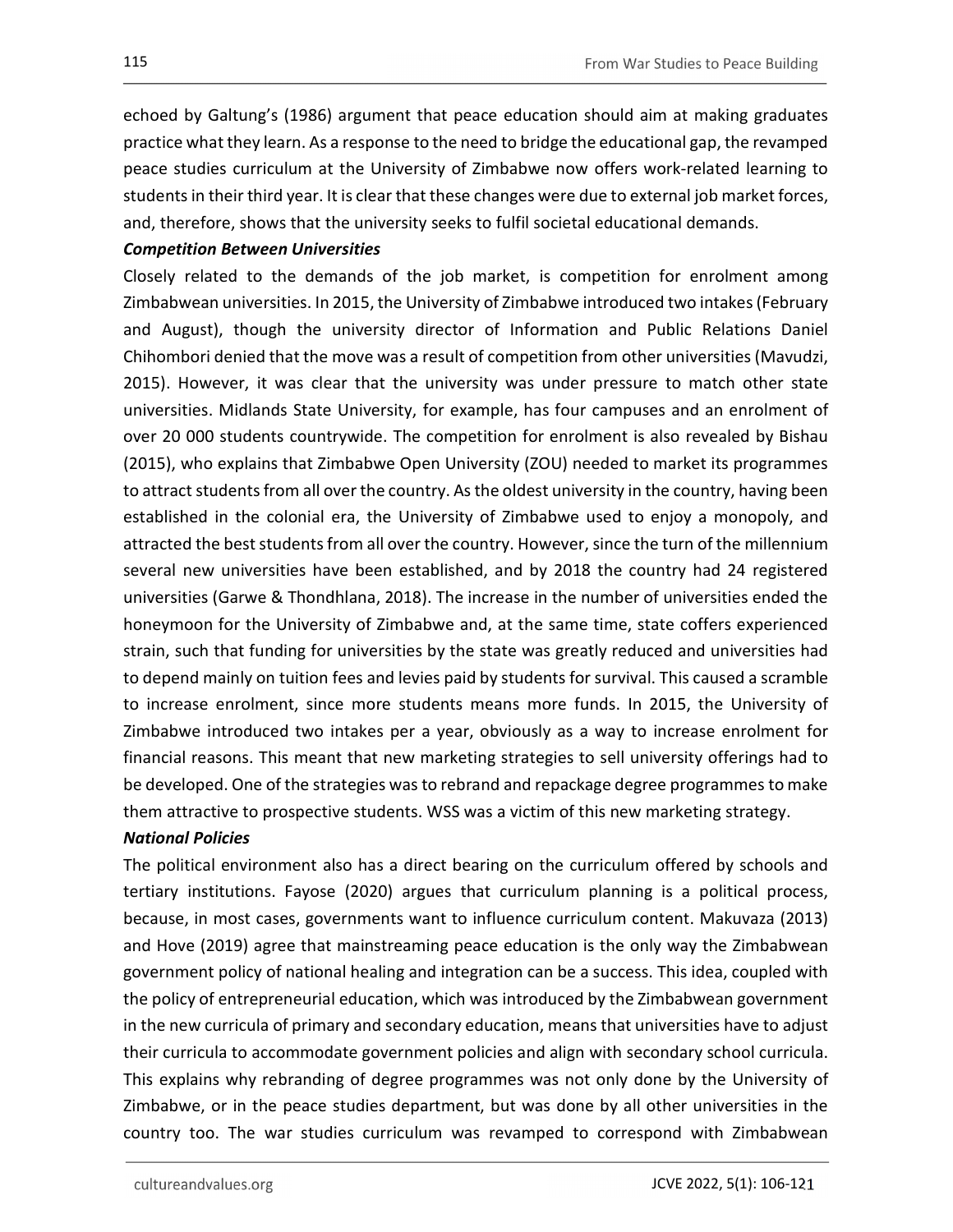government policies whilst, at the same time, producing world-class graduates. The CPST degree curriculum was designed to include courses such as Youth and Societal Transformation, Disaster Preparedness and Prevention in Zimbabwe, Justice, Reconciliation and Peacebuilding, Indigenous Knowledge Systems and Peacebuilding in Africa. These courses ensure that graduates serve the immediate needs of society, particularly national healing and reconciliation, which has been a topical issue since a wave of political and electoral violence was experienced in the country after independence in 1980.

This paper cannot list all the factors that contributed to the rebranding of the war studies curriculum. However, it is clear that the change was necessitated by internal and external factors that were shaped by social, economic and political forces. The university serves a community with certain expectations; therefore, it has to, from time to time, align its curriculum to remain relevant and meet those expectations. The potential benefits of the rebranding exercise for the university and the recipient community also calls for examination.

## Potential Benefits of the Curriculum Change

This section will explain the potential benefits of the evolution of the war studies curriculum at the University of Zimbabwe, and how the target market is expected to benefit from the changes. The new CPST curriculum is aligned to existing societal trends in peace building and sustainable development. It recognises the existence of nonviolent threats to peace, thus, making the curriculum relevant in a world that is being threatened by COVID-19. It added industrial experience as part of learning, thus, bridging the gap between theory and practice. In addition to giving the degree a human face, the curriculum shifted the focus from negative to positive peace. Such changes are expected to benefit both the university and the recipient community. As explained in the University of Zimbabwe 2021 prospectus, the Bachelor of Arts Honours degree in conflict, peacebuilding and social transformation equips graduates with the ability to analyse, discuss, examine and assess the advantages and disadvantages of conflict, as the basis for encouraging conflicting parties to engage. This is in line with the government policy on national healing and integration. It fulfils what Hove (2019) and Makuvaza (2013) advocate for when they argue that peace education should be the pillar of positive peacebuilding in the country. The curriculum intends to groom peace builders who have the ability to mould a peaceful society in which cooperation and unity are key. This is a major shift from the previous focus on strategies and tactics of fighting wars, to strategies and tactics of making peace. Zimbabwe will benefit much from graduates who are able to build positive peace, considering the nation's tainted history of violence and war as witnessed in the precolonial, colonial and postcolonial periods. This is also a major step towards fighting global threats, such as COVID-19, that threaten world peace and development. The curriculum change is also expected to help in meeting the United Nations Sustainable Development Goal No. 16, which seeks to promote peaceful and inclusive societies for sustainable development (UNSTATS, 2021).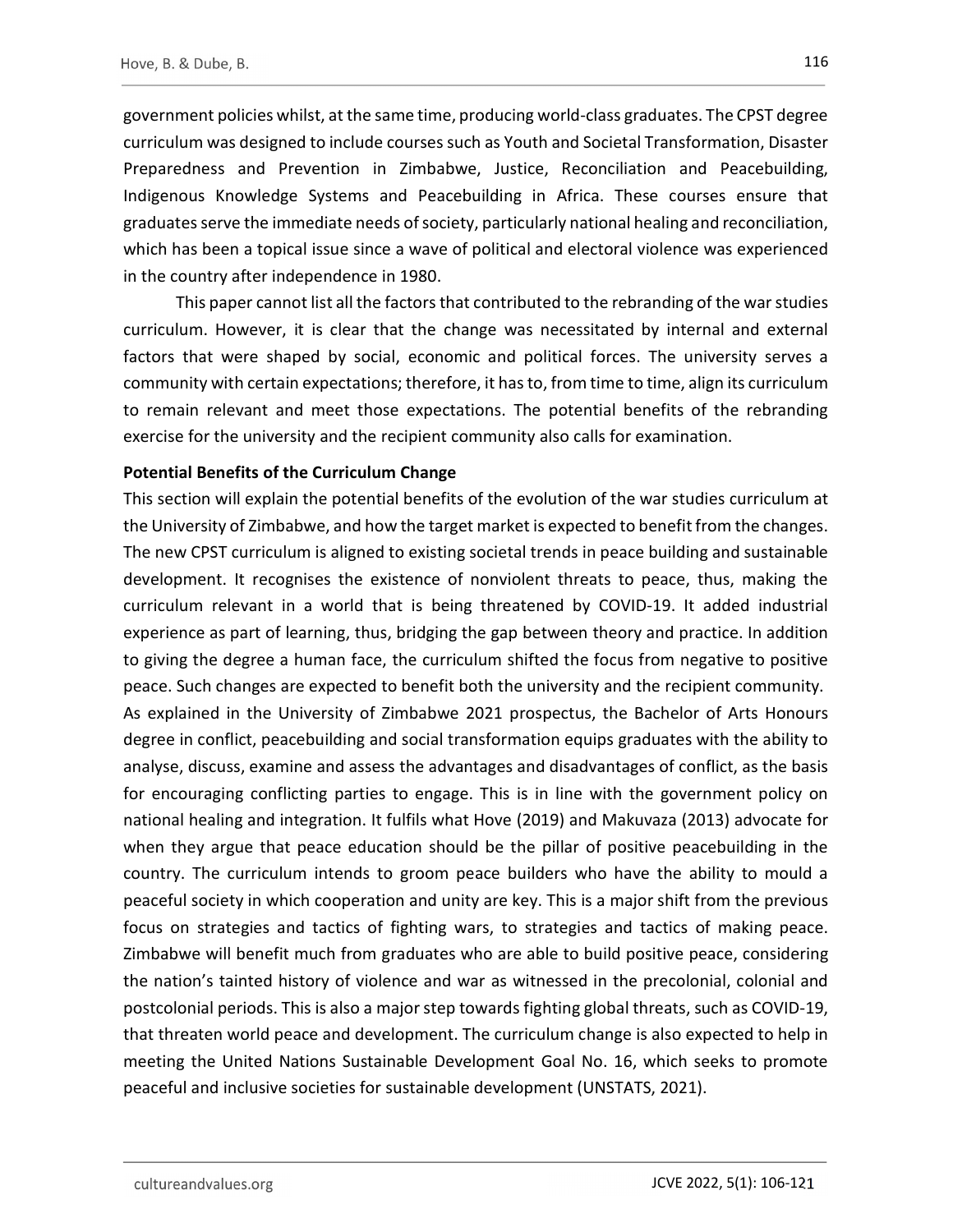The new CPST curriculum also aims to produce graduates with a spirit of voluntarism and self-development, who are able to constructively intervene in conflict, peacebuilding and social transformation activities (University of Zimbabwe, 2021). An analysis of the degree courses shows that the CPST curriculum aims to help the nation with healing and transforming. The peace education that is offered aims to produce a human resource base that is capable of steering the nation away from a culture of violence and intolerance, to cooperation and unity, thus, leading to sustainable peace and development. A curriculum that advocates for volunteerism, cooperation and unity makes the fight against pandemics such as COVID-19 a shared task. Makuvaza (2013) says peace education helps to promote practical positive peace.

The introduction of industrial attachment to the degree curriculum of the peace, security and society department provides benefits to the university, students and industry. The university benefits from partnering with the public and private sectors to groom useful graduates. Students gain hands-on experience, which makes learning meaningful by bridging the gap between theory and practice. This has been the emphasis of Dewey's philosophy of pragmatism, which values learning by doing (Dewey, 1986). At the same time, the recipient industry gains an opportunity to contribute to the moulding of the labour force they desire. Industrial attachment makes education relevant by addressing pressing societal challenges, such as COVID-19. Bing (1989) argues that peace education and good peace studies at the university level must include peace action, because experiential peace education helps to transform society for the better. The absence of an industrial attachment component was one of the major weaknesses of the previous peace studies curriculum, not only at the University of Zimbabwe, but all over the world. Lopez (1985, p. 119) explains that, due to the unique nature of the peace studies field:

It has a dynamism and relevance lacking in traditional disciplines. This is most manifest in the action component of peace studies, thus university peace education must have an experimental dimension in which students engage in or observe problems of peace and conflict.

This shows that scholars had long identified the absence of an industrial attachment as a weakness of the peace studies curriculum. Therefore, there is no doubt that including workrelated learning in the peace studies degree programmes of the University of Zimbabwe is a step in the right direction.

Engaging in the quest for social justice is one of the key duties of peace education graduates. This engagement is important, because it helps destroy latent conflict-causing factors. In support of this view, Galtung (1996) uses the analogy of hygienic practices as a way to avoid the spread of diseases. He argues that peace education helps to achieve positive peace, because it avoids the germination of any potential causes of conflict, in much the same way as the spread of hygienic practices throughout society helps to limit the spread of diseases. An analysis of the peace studies curriculum introduced at the University of Zimbabwe, particularly the Bachelor of Arts Honours degree in CPST, shows that the courses are designed to create a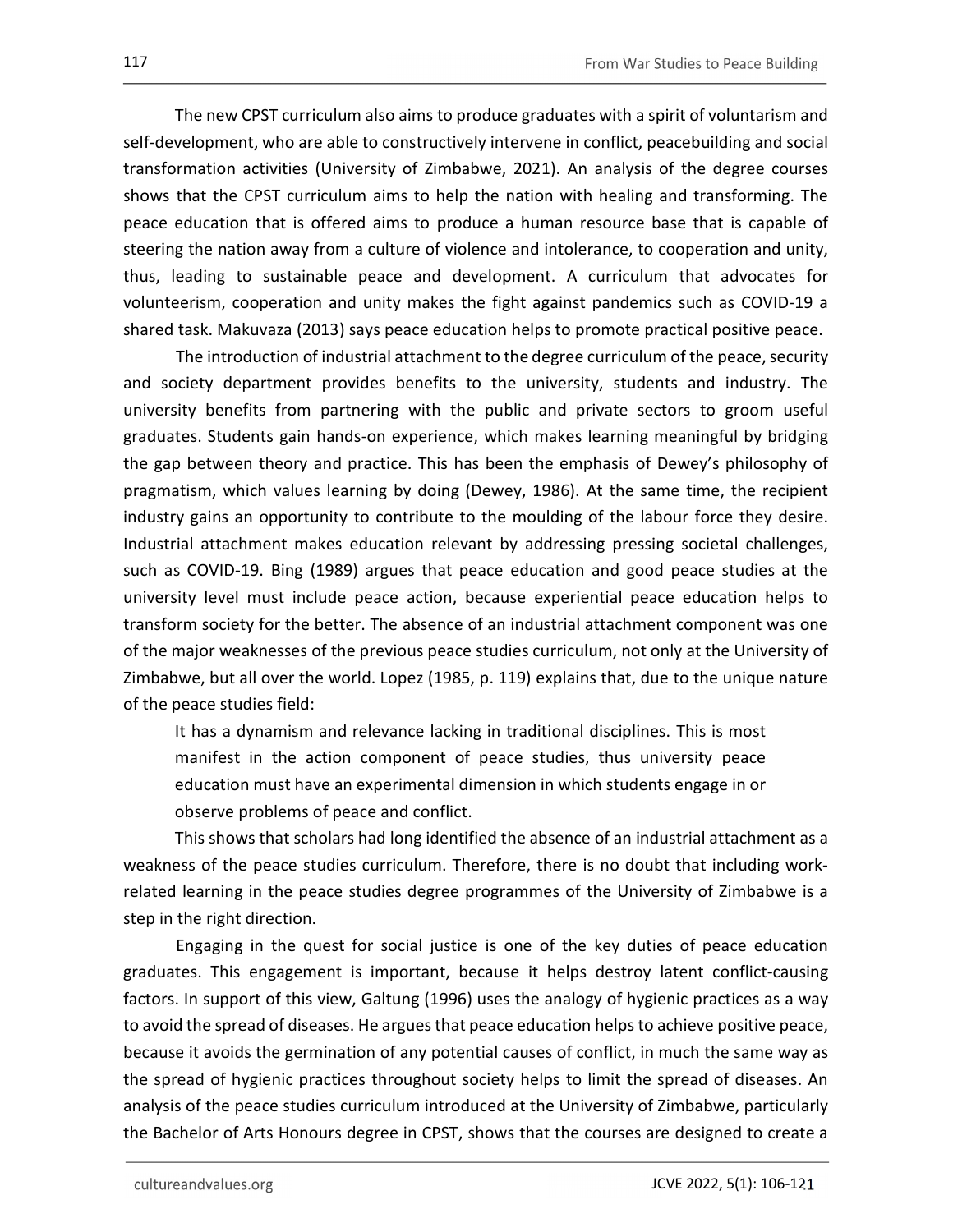just society that is free of conflict causing agents. Courses such as Introduction to Social Transformation, Theories and Practice of nonviolence, Justice, Reconciliation and Peacebuilding, and Participatory Approaches to Societal Transformation are embedded in the idea of positive peace, because they focus on transforming society and promoting cooperation and unity, thus, uprooting the spirit of violence and intolerance.

## **CONCLUSION**

This paper discussed the major changes that accompanied the evolution of the WSS curriculum. It reported that the new CPST curriculum has been broadened to cater for emerging societal challenges, for instance, global pandemics, especially COVID-19, which poses a nonviolent threat to peace. The conviction of positive peace has been reported as a major driver that shapes curriculum evolution, and makes curriculum relevant in the contemporary world. Such curriculum changes benefit the student, the university and the recipient industry. Work-related learning in the field promotes partnership in education and produces graduates with the much needed practical experience whilst, at the same time, bridging the gap that was obvious in the WSS degree at the University of Zimbabwe.

## **REFERENCES**

- Beleuta, L. (2017). The role of higher education in peace building An interplay of global education norms and local contexts [Master's thesis, Norwegian University of life Sciences].
- Bing, A. (1989). Peace studies as experiential education. The Annals of the American Academy of Political and Social Science, 504(Jul), 48–60. https://www.jstor.org/stable/1046589
- Bishau, D. (2015). Causes of low student enrolment at the Zimbabwe Open University's Harare-Chitungwiza region for the period 2008 to 2013. Turkish Journal of Distance Education, 16(2).

Butler, J. (2009). Frames of war. When is life grievable? Verso.

- Chaudhary, G. K. (2015). Factors affecting curriculum implementation for students. International Journal of Applied Research, 1(12), 984–986. https://www.allresearchjournal.com/archives/2015/vol1issue12/PartN/2-5-158- 343.pdf
- Delgado, M. (2008). The role of universities in peace building processes in contexts of armed conflict: The experience of the Universidad de Bogotá Jorge Tadeo Lozano in Colombia. In Proceedings of the 4th International Barcelona Conference on Higher Education, Vol. 5. The role of higher education in peace building and reconciliation processes. Global University Network for Innovation.

https://upcommons.upc.edu/bitstream/handle/2099/5766/l5\_pap\_Delgado.pdf?seque nce=1&isAllowed=y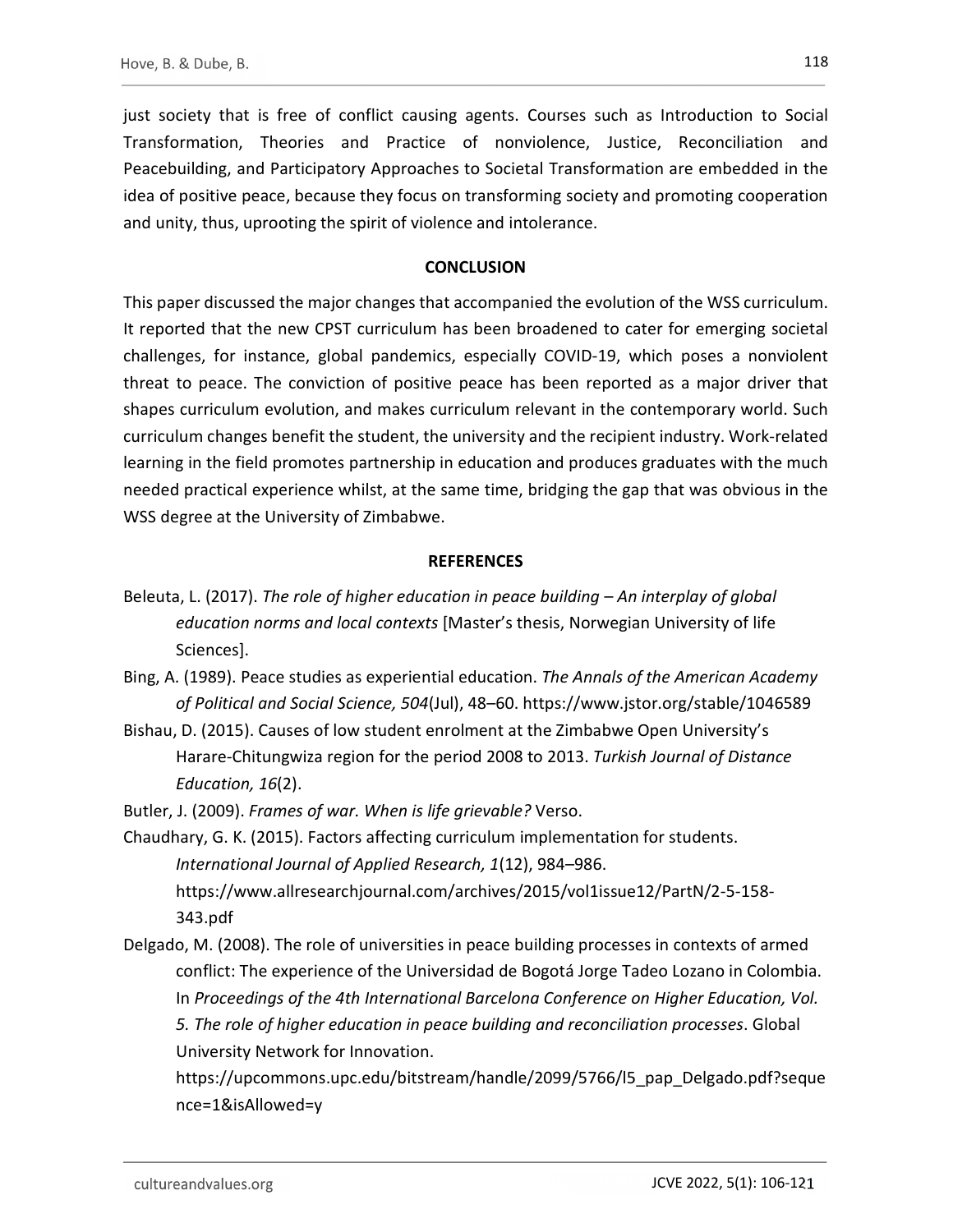- Dewey, J. (1986), Experience and education. The Education Forum, 50, 241–252. https://doi.org/10.1080/00131728609335764
- Dick, M. T., & Thondhlana, S. (2013). Towards a comprehensive primary school curriculum for conflict transformation and conflict management. International Journal of Social Sciences and Education, 4(1), 33–45.
- Drago, A. (2013). Peace studies and the peace movement. Peace Research, 44/45(2/1), 163– 191. https://www.jstor.org/stable/24429464
- Dress, T. P. (2005) Designing a peace building infrastructure: Taking a systems approach to the prevention of deadly conflicts. NGLS Development Dossier. UN Non-governmental Liaison Service. https://www.files.ethz.ch/isn/23016/Designing.pdf
- Fayose, A. (2020). Curriculum development as a political and technical activity. Academia Letters. http://academia.edu/12845926<br>Galtung, J. (1964), A structural theory of aggression. Journal of Peace Research, 1(2), 95–119.
- https://doi.org/10.1177/002234336400100100203 Galtung, J. (1981). Social cosmology and the concept of peace. Journal of Peace Research,
- 17(2), 183–199.
- Galtung, J. (1986), Three realistic approaches to peace: Peacekeeping, peacemaking and peacebuilding. Impact of Science on Society, 26(1-2), 103–115.
- Galtung, J. (1996). Peace by peaceful means: Peace, Conflict, development and civilization.<br>Sage Publications.
- Galtung, J., & Udayakumar, S. P. (2013). More than a curriculum: Education for peace and development. Information Age.
- Garwe, E. C., & Thondhlana, J. (2018). Higher education systems and institutions, Zimbabwe. In P. Teixeira, & J. Shin (Eds.), Encylopedia of international higher education systems and institutions. Springer. https://doi.org/10.1007/978-94-017-9553-1\_479-1
- Grewal, B. S. (2003) Johan Galtung: Positive and negative peace. Academia Letters. https://www.academia.edu/744030/Johan\_Galtung\_Positive\_and\_Negative\_Peace
- Groten, H. & Jansen, J. (1981). Interpreters and lobbies for positive peace. Journal of Peace Research, 18(2, Special Issue on Theories of Peace), 175–181.
- Harris, G., & Hove, M. (2019), Putting a tape measure around violence in sub-Saharan Africa. In M. Hove, & G. Harris (Eds.), Infrastructure for peace in sub-Saharan Africa (pp. 3–24). Springer.
- Hove, M. (2019). The necessity for peace education in Zimbabwe. In M. Hove, & G. Harris (Eds.), Infrastructure for peace in sub-Saharan Africa (pp. 143–163). Springer. https://doi.org/10.1007/978-3-030-14694-8\_9
- Hove, M., & Ndawana, E. (2019). Education provision in the midst of a crisis: the Zimbabwean experience after 1999. Journal of Peace Education, 16(2), 215–246. https://doi.org/ 10.1080/17400201.2019.1627663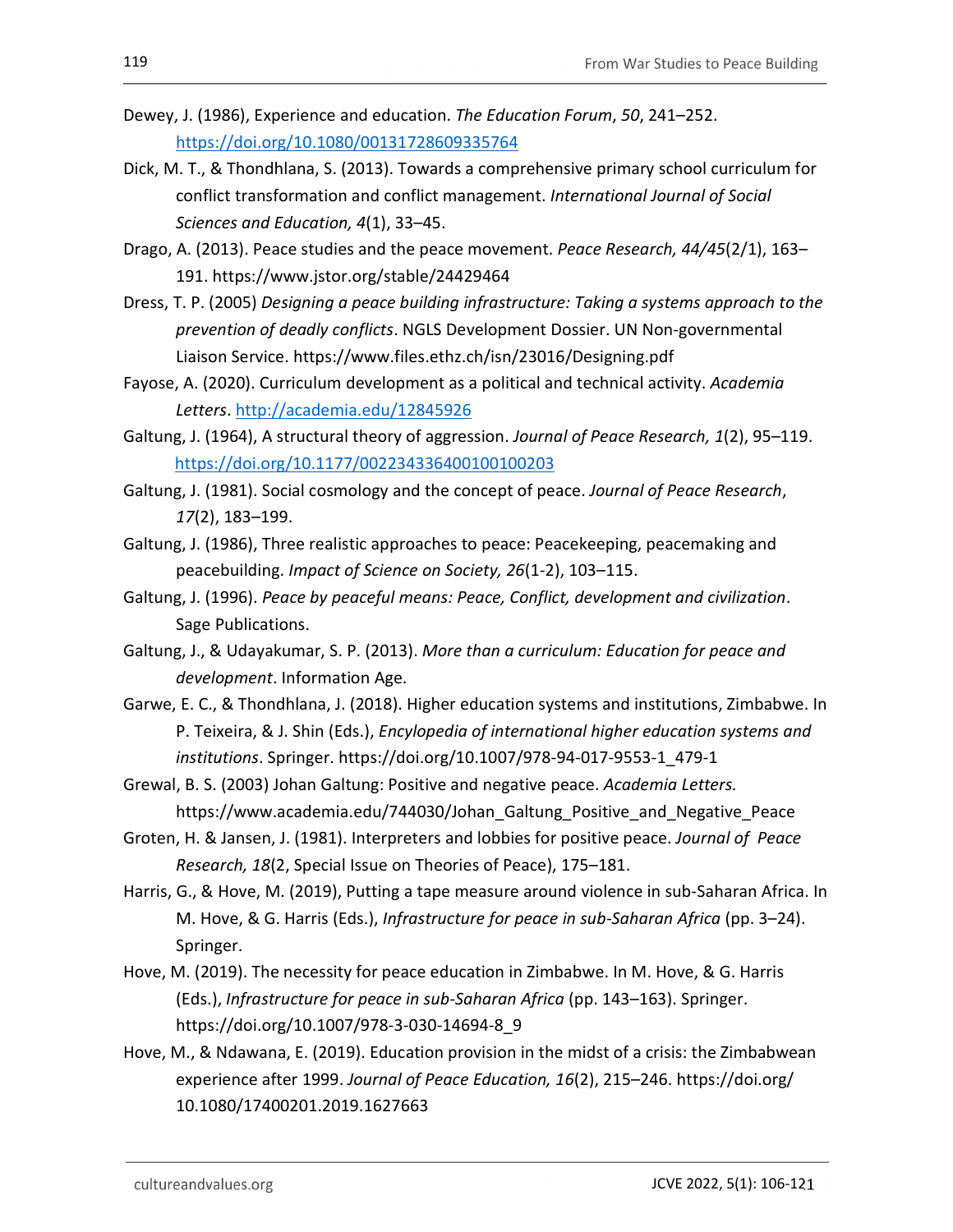- Janse, B. (2019). John Dewey theory. Available at https://www.toolshero.com/changemanagement/john-dewey-theory
- Kroc Institute for International Peace Studies. (2021). What is peace studies? [Website], https://kroc.nd.edu/#:~:text=Peace%20studies%20is%20an%20interdisciplinary,the%2 0causes%20of%20armed%20conflict%3B&text=build%20peaceful%20and%20just%20s ystems%20and%20societies
- Lopez, G. A. (1985). A university peace studies curriculum for the 1990s. Journal of Peace Research, 22(2), 117–128.
- Makuvaza, N. (2013), Peace and conflict in Zimbabwe A call for peace education (a contribution to the constitution making process). Zimbabwe Journal of Educational Research, 25(2), 240–261.
- Marongwe, N., & Garidzirai, R. (2021). Together but not together: Challenges of remote learning for students amid the COVID-19 pandemic in rural South African universities. Research in Social Sciences and Technology, 6(3), 213–226. https://doi.org/10.46303/ressat.2021.39
- Matyók, T. G., & Schmitz, C. L. (2014). Is there room for peace studies in a future-centered war-fighting curriculum? Military Review, 92(3), 51–55. https://www.armyupress.army.mil/Journals/Military-Review/English-Edition-Archives/2014-Archive/#mayjun
- Mavudzi, M. (2015, January 30), UZ explains two intakes, The Herald. https://www.herald.co.zw/uz-explains-two-intakes/
- Moisio, S. (2020). State power and the COVID-19 pandemic: the case of Finland. Eurasian Geography and Economics, 61(4–5), 598–605. https://doi.org/10.1080/15387216.2020.1782241
- Mavhunga, J., Moyo, N., & Chinyani, H. (2012). Towards a citizenship education for Zimbabwe. Zimbabwe Journal of Educational Research, 24(1), 1–15.
- Naidu, M. V. (1986, May). Dimensions of peace. Peace Research, 18(2). http://www.jstor.org/stable/23609744 Olawale, B.E., Mutongoza, B.H., Adu, E. O. & Omodan, B.I. (2021). COVID-19 induced
- psychosocial challenges in South African higher education: Experiences of staff and students at two rural universities. Research in Social Sciences and Technology, 6(3), 179- 193. https://doi.org/10.46303/ressat.2021.37
- Pigozzi, M. J. (1999). Education in emergencies and for reconstruction: A developmental approach. Working paper series. UNICEF.
- Reardon, B.A., (2000). Peace education: A review and projection. Peace Education Reports No. 17. Malmö University. http://mah.se/english.<br>Reece, I., & Walker, S. (2000). Teaching, training and learning. A practical guide, 4<sup>th</sup> edition.
- Business Education Publishers limited.